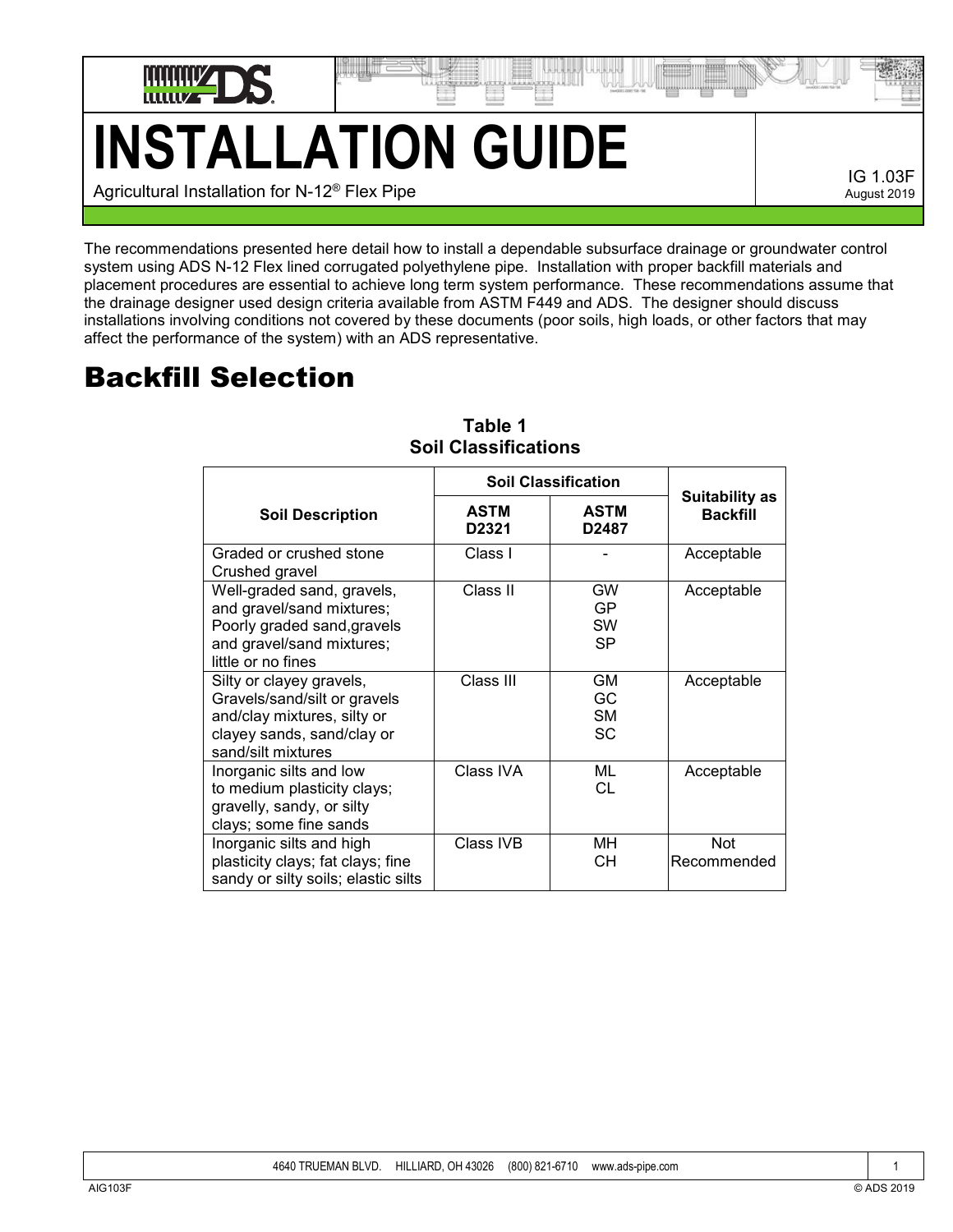

#### Shaped Trench Bottom

A shaped trench bottom can be used provided the native soils can be cut to a stable shaped trench. Trenches shall be overfilled to allow for consolidation or soils shall be compacted to reduce settling. Care shall be taken to ensure voids are filled in the haunch area. Failure to fill voids in the haunch area could result in additional stress on the pipe which may reduce service life.

# **Figure 1 Shaped Trench Bottoms**

Trapezoidal Bottom Rounded Bottom

Note: Other trench types may be suitable. Contact an ADS representative for more information.

#### Boot Design

Key components to consider when deciding on the boot design include boot width, cutting plate width, bend radius, and boot shape. To reduce the friction and force exerted on the pipe during installation, the inside width of the boot should be about 3" wider than the outside diameter (OD) of the pipe. It is not recommended to use the same boot width for all pipe diameters. The cutting plate width is recommended to be about 6" wider than the OD of the pipe to successfully break up and clear away soil while leaving enough in place to properly support the pipe. The recommended minimum bend radius of the boot is 50 inches, but a boot with a larger bend radius is acceptable; the pipe shall not experience a tighter radius than the recommended 50-inch minimum bend radius of the boot. A boot with a rounded or trapezoidal bottom should be used to provide proper support under the pipe. A guide shall be used to avoid obstacles and assist the pipe from the ground into the boot during installation.